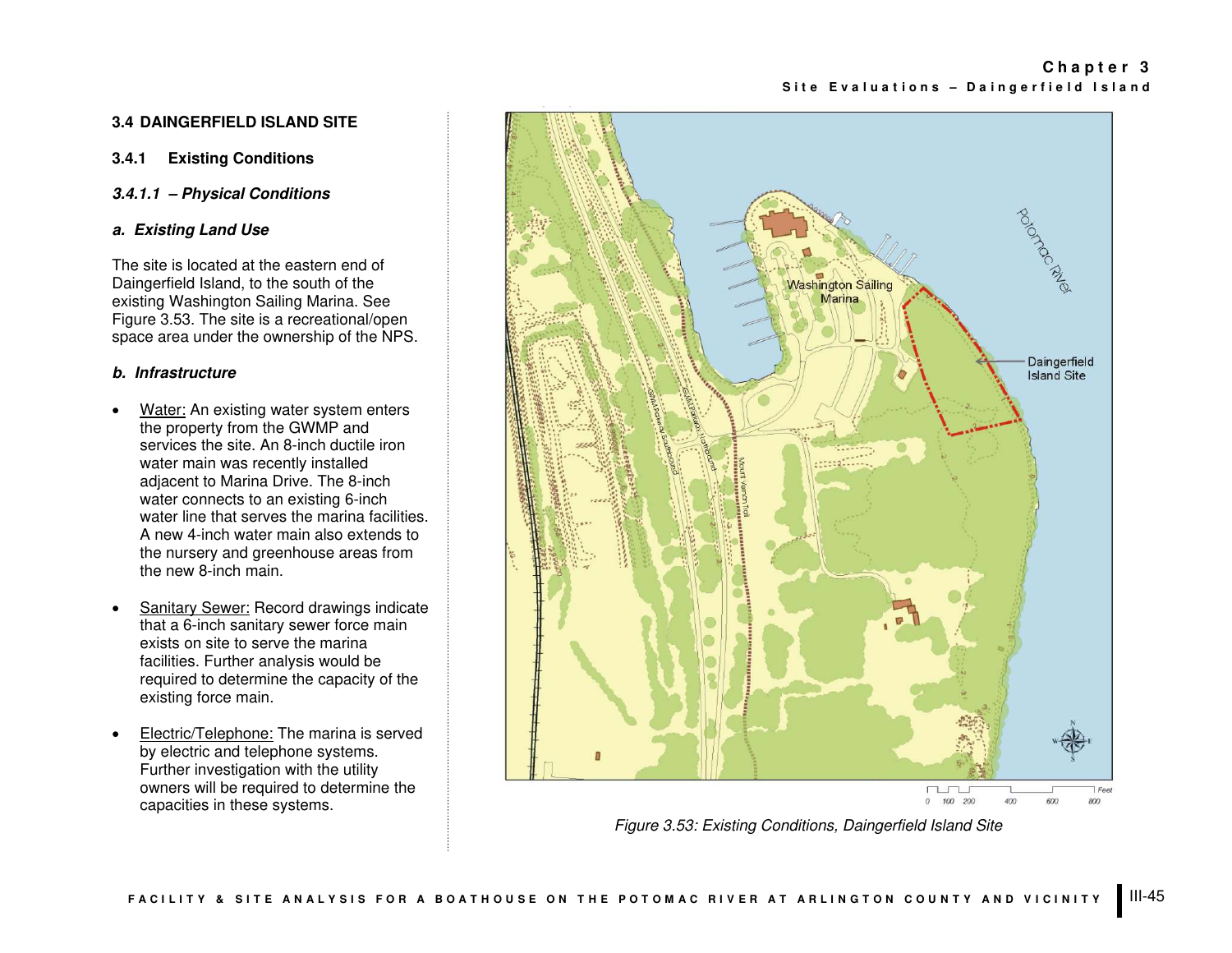## **3.4.1.2 – Environmental Conditions**

- Floodplains: According to FEMA mapping, the entire Daingerfield Island site is within the 100-year floodplain of the Potomac River (FEMA. 1982).
- Wetlands: National Wetland Inventory data indicates that there are wetlands at the Potomac shoreline along the extent of the Daingerfield Island site (see Figure 3.54).
- Soils: Soils at the Daingerfield Island site are likely Udorthents, as described for the lower Rosslyn site (Hydel 2001). The soils on the Daingerfield Island site are well vegetated. The riverbank exhibits some signs of erosion such as bank loss and root exposure. However, the bank appears to have previously been stabilized with riprap (see Figure 3.54).
- Geology: There are no noticeable significant geologic features on the site. The geology underlying the site is alluvial material (Fleming 1994).
- Vegetation: Vegetation on the Daingerfield Island site consists of common suburban tree species and understory species in a large contiguous patch of forest on the eastern portion of the island. A letter from the Virginia Division of Natural Heritage, dated December 10, 2001 states that no natural heritage resources or State Natural Area Preserves have been documented at this site. An additional letter from Natural Heritage dated February 11, 2002 states that the site presents habitat more



*Figure 3.54: Existing Soils and Hydrology, Daingerfield Island Site*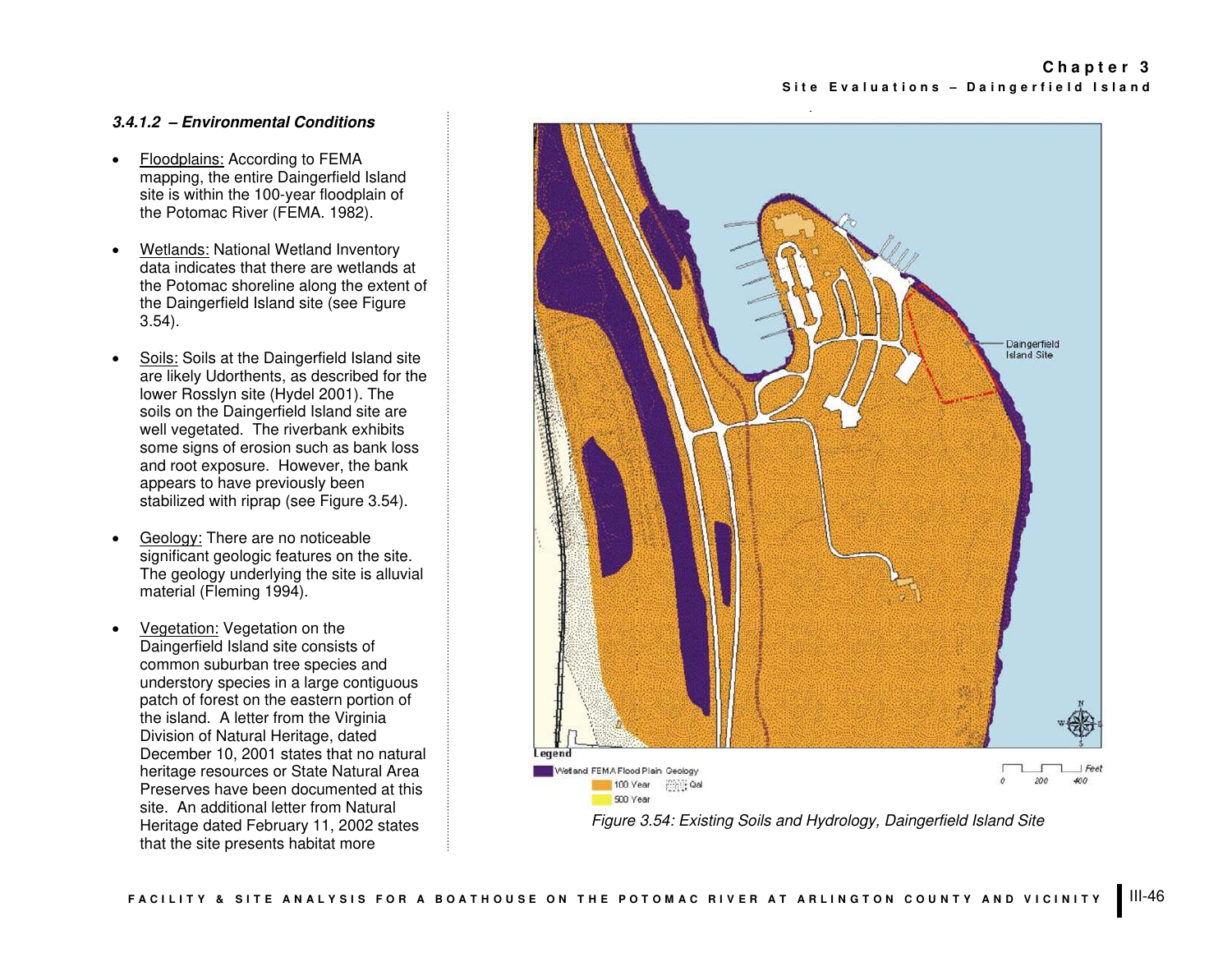suitable for supporting rarities than do the more altered Upper Rosslyn and 14<sup>th</sup> Street Bridge sites for the boathouse, and recommends an inventory of suitable habitat on the Daingerfield Island site (see Figure 3.55).

Shoreline surveys of peak annual subaquatic vegetation growth, conducted in September and October of 2000, found that a dense and wide patch of subaquatic vegetation stretches from the Virginia Potomac shoreline at Reagan National Airport to the middle of the Potomac, extending past the southern tip of Daingerfield Island. Additionally, subaquatic vegetation currently grows along the northern and eastern edges of Daingerfield Island (Ryan 2001).

• Wildlife: Wildlife at the Daingerfield Island site likely includes common urban species such as small mammals and birds. Larger species could also utilize the large patch of forest on the peninsula for habitat. However, the forest patch is strongly confined from other forested areas by roadways, fields and water bodies so the movement of large animals into the peninsular forest may be limited. A letter from the Virginia Division of Natural Heritage, dated December 10, 2001 states that no natural heritage resources or State Natural Area Preserves have been documented in this proposed project area. An additional letter from Natural Heritage dated February 11, 2002 states that the site presents habitat more suitable for supporting rarities than do the more altered Upper Rosslyn and 14<sup>th</sup> Street



*Figure 3.55: Existing Vegetation, Daingerfield Island Site*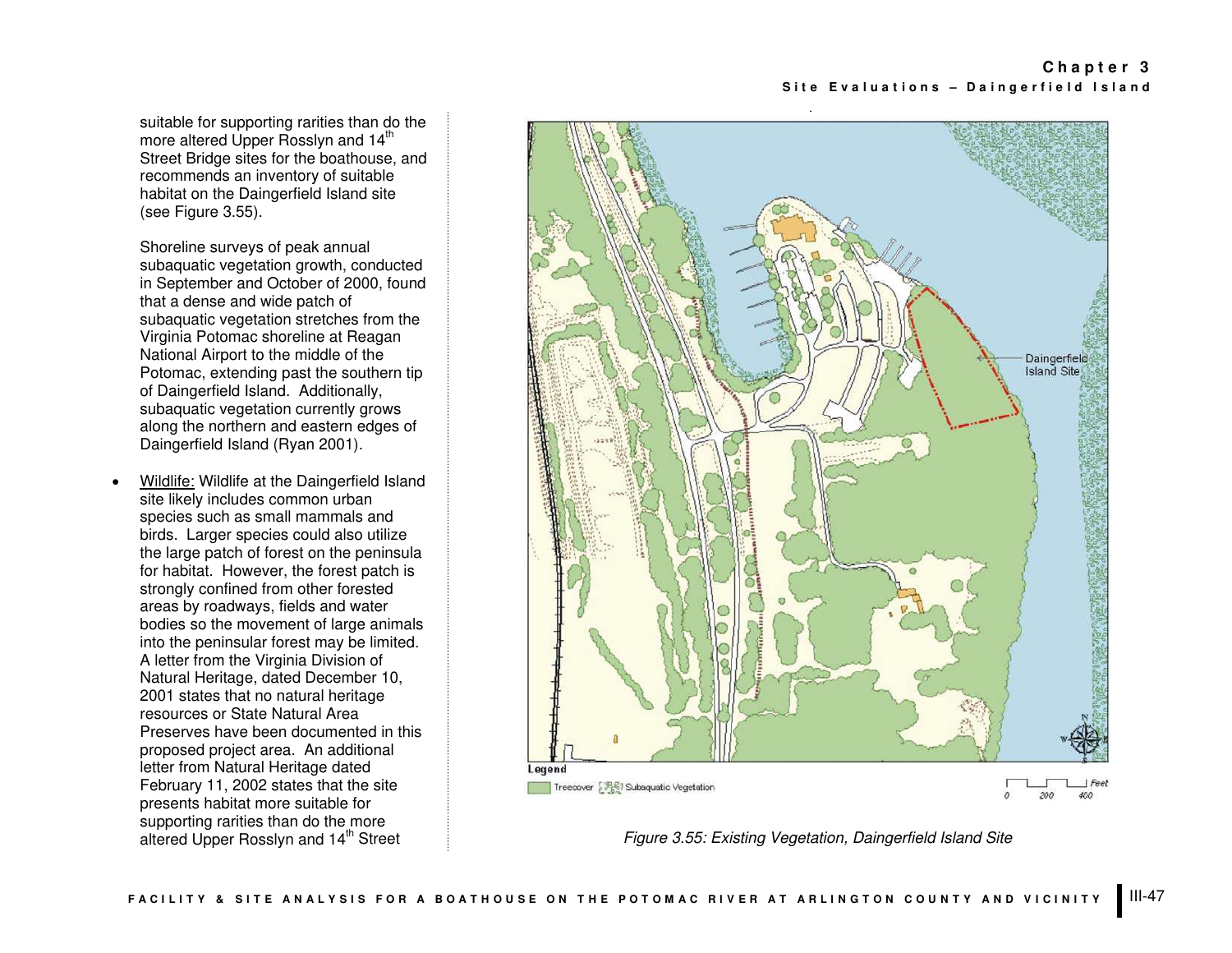Bridge sites for the boathouse, and recommends an inventory of suitable habitat on the Daingerfield Island site.

- Topography: The topography of the site is characterized by low elevation level, flood plain morphology. Progressing toward the river, the shore descends gently to the water level.
- Stormwater: Stormwater flows gently from west to east across the Daingerfield Island site. There is no evidence of channelization or pooling of stormwater on the site.
- Noise: The site is located within the flight path of the Reagan National Airport. Airplanes are very low in this area and tend to be extremely noisy.

#### **3.4.1.3 – Operational Factors**

#### **a. Transportation (Access and Parking)**

The site is located to the east of the GWMP. Access to this area is provided at an unsignalized intersection with full access to/from both directions of the parkway.

This portion of the parkway has limited access control. Further to the north, the parkway is almost completely access controlled with interchange ramps at the Reagan National Airport, the 14<sup>th</sup> Street bridge and occasional right-in / right-out access points. The median of the parkway at Daingerfield Island is approximately 140 feet wide and the posted speed limit along the parkway is 40-mph, with observed free flow speeds between 45 and 50-mph throughout

much of the day. There are no other driveways, median breaks or access points along the parkway for a considerable distance (1,000+ feet).

At the entrance to Daingerfield Island, the parkway has two travel lanes in each direction, with no shoulders on either side of the traveled way. The site contains several large parking lots, some paved and some unpaved. The Mount Vernon Trail travels past the site.

• Access: In the northbound direction, access to the Island is provided via a 115-foot taper followed by a 150-foot long full-width deceleration lane. Access from the southbound direction of the parkway is provided via a 175-foot taper followed by a 385-foot long full-width deceleration lane in the median. The 140-foot wide median that divides the parkway contains a short segment of pavement, perpendicular to the parkway lanes, that functions as a two-way street, 95 feet in length from stop bar to stop bar. The median between the northbound and southbound lanes of the parkway is wide enough to store vehicles, including those pulling boat trailers. This facilitates turning movements, because vehicles only have to cross one direction of traffic at a time.

There is currently no acceleration lane from the Daingerfield Island site onto the northbound lanes of the parkway. Due to the fact that the parkway has no shoulder and is closed section (curb-and gutter), larger, heavier vehicles that might otherwise have used an acceleration lane

or a shoulder for merging must wait for an acceptable gap in traffic and then accelerate from a stopped position using the mainline lanes of the parkway during their acceleration. This may be problematic for vehicles pulling loaded boat trailers, especially if traffic is heavy on the parkway. However, it should be noted that large vehicles, including those pulling boat trailers, currently use the existing driveway to access the

For vehicles exiting the site, sight distance looking to the south is fair, with no nearby obstructions to block a motorist's view of approaching vehicles in the northbound lanes of the parkway. Sight distance is limited only by the horizontal curvature of the parkway. Sight distance is even greater for vehicles making left turns from the median onto the southbound lanes of the parkway. There is no full-width acceleration lane in the southbound direction, just a 250-foot taper. As in the northbound direction, due to the fact that the parkway has no shoulder and is closed section (curb-and gutter), larger, heavier vehicles that might otherwise have used a shoulder or acceleration lane for merging onto the southbound lanes of the parkway must wait for an acceptable gap in traffic and then accelerate from a stopped position using the mainline lanes of the parkway during their acceleration.

Unlike the other sites, there is direct access to Daingerfield Island from the southbound lanes of the parkway. Similarly, there is also direct access from

Washington Sailing Club.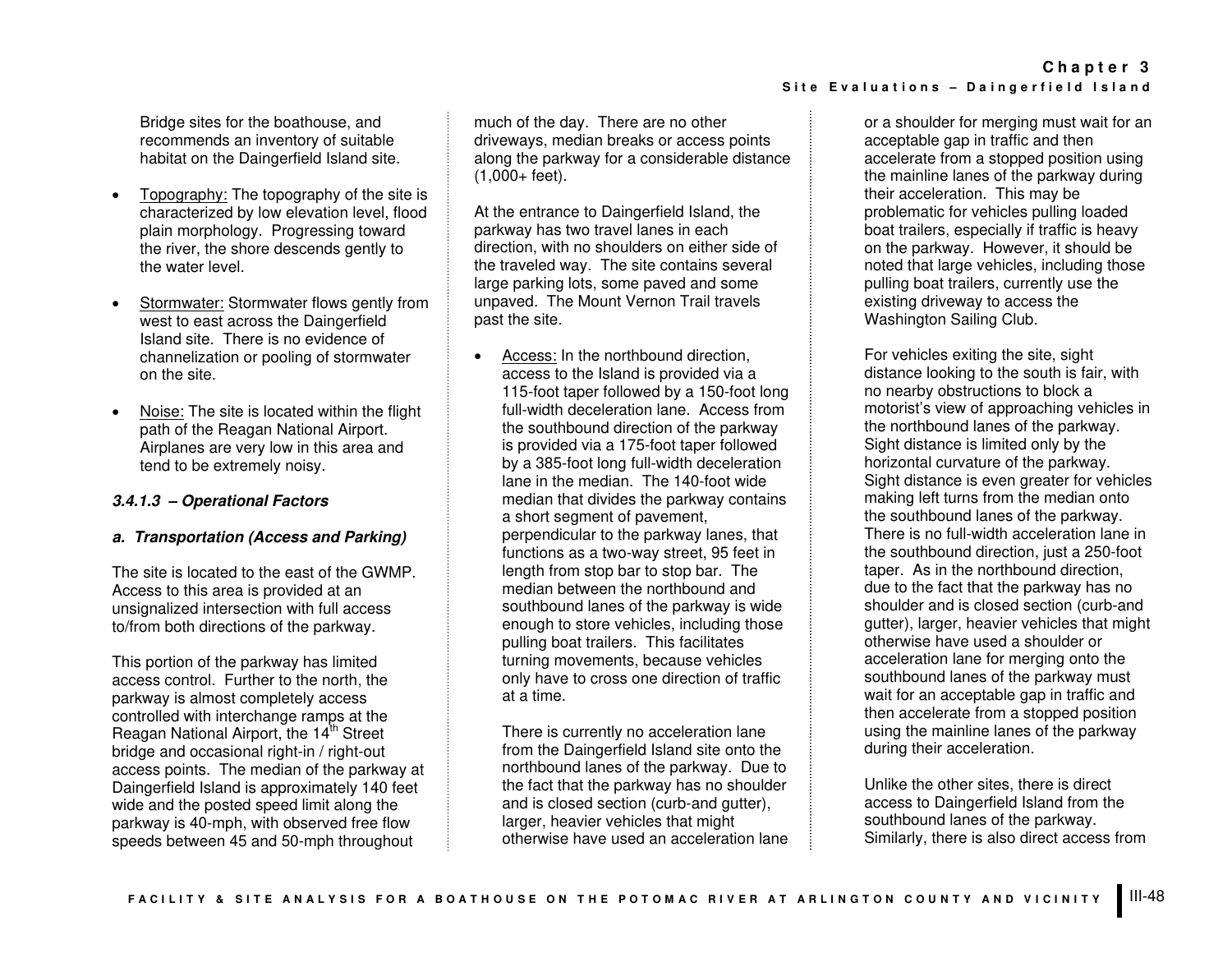the site to the southbound lanes of the parkway. The full access available to/from both directions of the parkway is one of this sites best assets.

Parking: The existing parking lots at the Washington Sailing Club are quite large. To the north is a paved lot containing 137 spaces, three (3) of which are handicap spaces. To the south of that lot is a large unpaved lot that was being used to dry-dock boat storage during the site visit in November. It appeared that a significant number of vehicles (50+) could be accommodated on this lot if the boats were removed. Further south is a second small paved lot containing 22 spaces and another unpaved lot that can accommodate approximately 120 vehicles. Vehicles pulling trailers should have little difficulty parking or turning around due to the large amount of parking areas and open land (grass).

### **b. Rowing Conditions**

• Depth of Water*:* The Tidal Map for the Potomac River indicates that the area immediately adjacent to Daingerfield Island's shore is fairly shallow. However, recently a channel was dredged near the banks which connects to the deeper channel towards the middle of the river. The water to the immediate north and east of the island is fairly shallow and would require careful navigation before a crew could reach sufficient area to practice. There is some protected rowable water in a small harbor to the northwest of the island, however the area here is limited and would not allow the three schools to practice simultaneously.



*Figure 3.56: Potential Conflicting Uses Include Sail Boats that Launch off the Washington Sailing Marina Docks* 

• Available Course: The rowers at this location could row down to the Woodrow Wilson Bridge and beyond towards the south, and up north to Fletcher's Cove towards the north. South of the 14<sup>th</sup> Street Bridges, rowers row on the left side. Rowers from this location would have to go approximately half a mile south before

they would be able to row towards the north.

Safety: Conflicting uses in this area include sailboats from the Washington Sailing Marina that use a launch area just north of the proposed location of the rowing boathouse. In addition, Georgetown's sailing team uses the small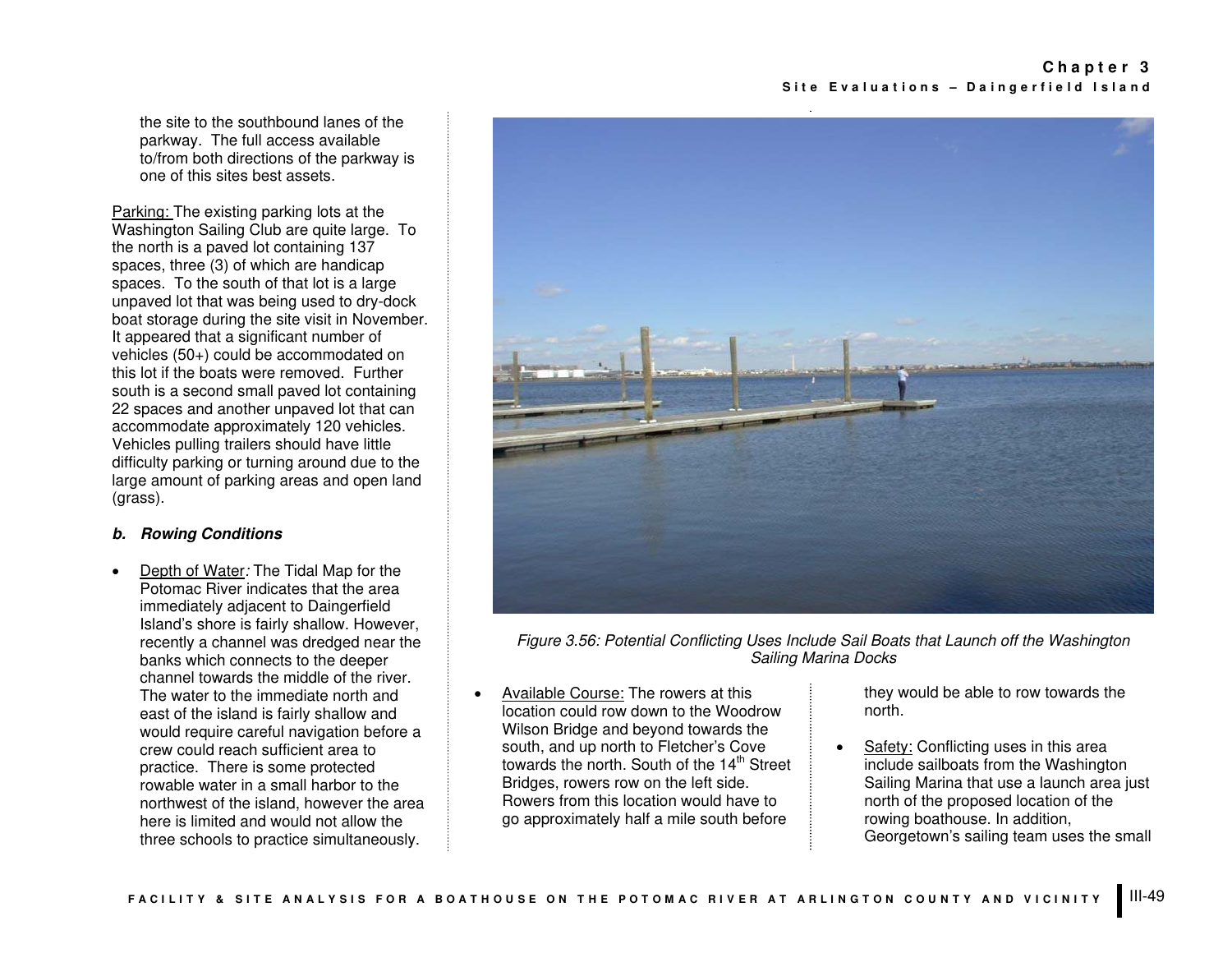harbor to the northwest to practice. There is a no-wake zone established from Woodrow Wilson Bridge, parallel to the Virginia shoreline that comes up nearly to the proposed location of the boathouse. While this provides some protection to rowboats, there is considerable powerboat, cruise boat and larger boat traffic towards the middle of the river.

• Days lost due to Weather: Since the conditions on the river at this location (relative to width and openness) are similar to the location of the Alexandria Boathouse, it is reasonable to assume that the days lost for practice at the site would be similar to the Alexandria Boathouse. According to a crew coach at TC Williams High School, between two and three days in a six-day practice week are lost due to inclement weather conditions during the Spring months.

### **3.4.1.4 – Cultural/Visual Conditions**

#### **a. Cultural Resources**

In undisturbed areas of Daingerfield Island, potential archeological resources include possible locations for artifacts from prehistoric Native American settlements. There are also potential colonial period artifacts from initial clearing and settlement on the island (Arlington County 1993). The GWMP is a National Historic Register property that is near the project site.



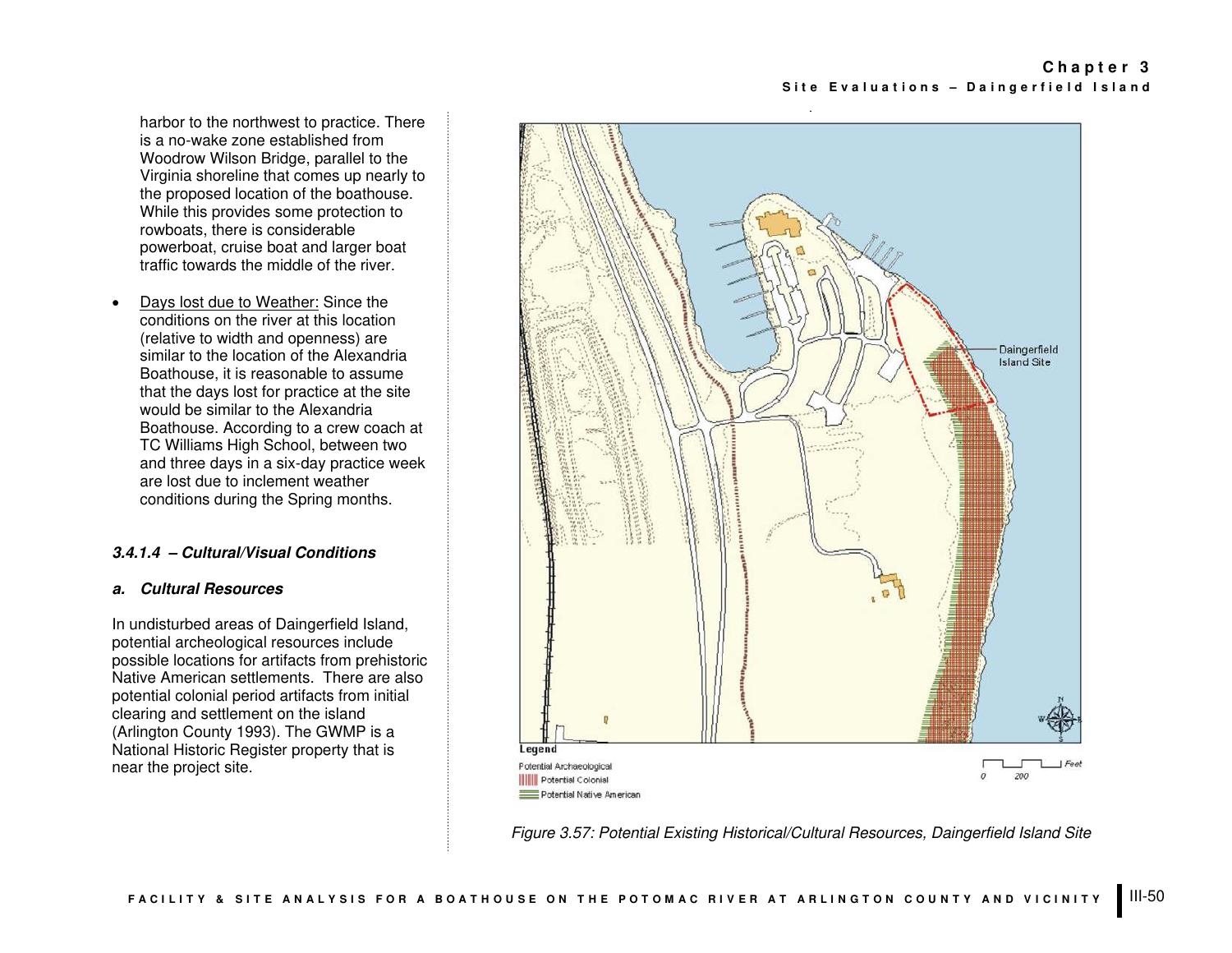#### **b. Visual Conditions**

The site is part of a wooded area located at the edge of the Potomac River (see Figures 3.62 and 3.64). To the immediate north is the Washington Sailing Marina, an area that includes outdoor boat storage and boat launching facilities. The site is only visible from the river.

### **3.4.2 Conceptual Site Plan**

Two conceptual plans were prepared to test the potential of locating a boathouse at this site. Figures 3.58 and 3.59 illustrate a smaller boathouse with a footprint of 10,000 SF. Figure 3.60 illustrates a larger boathouse with a footprint of 14,000 SF. In both plans, a new access road with a drop-off area, off the existing road network, is proposed. The boathouse and docks are proposed slightly



*Figure 3.58: Conceptual Site Plan* 



*Figure 3.59: Enlarged Conceptual Site Plan, Minimum Program Boathouse*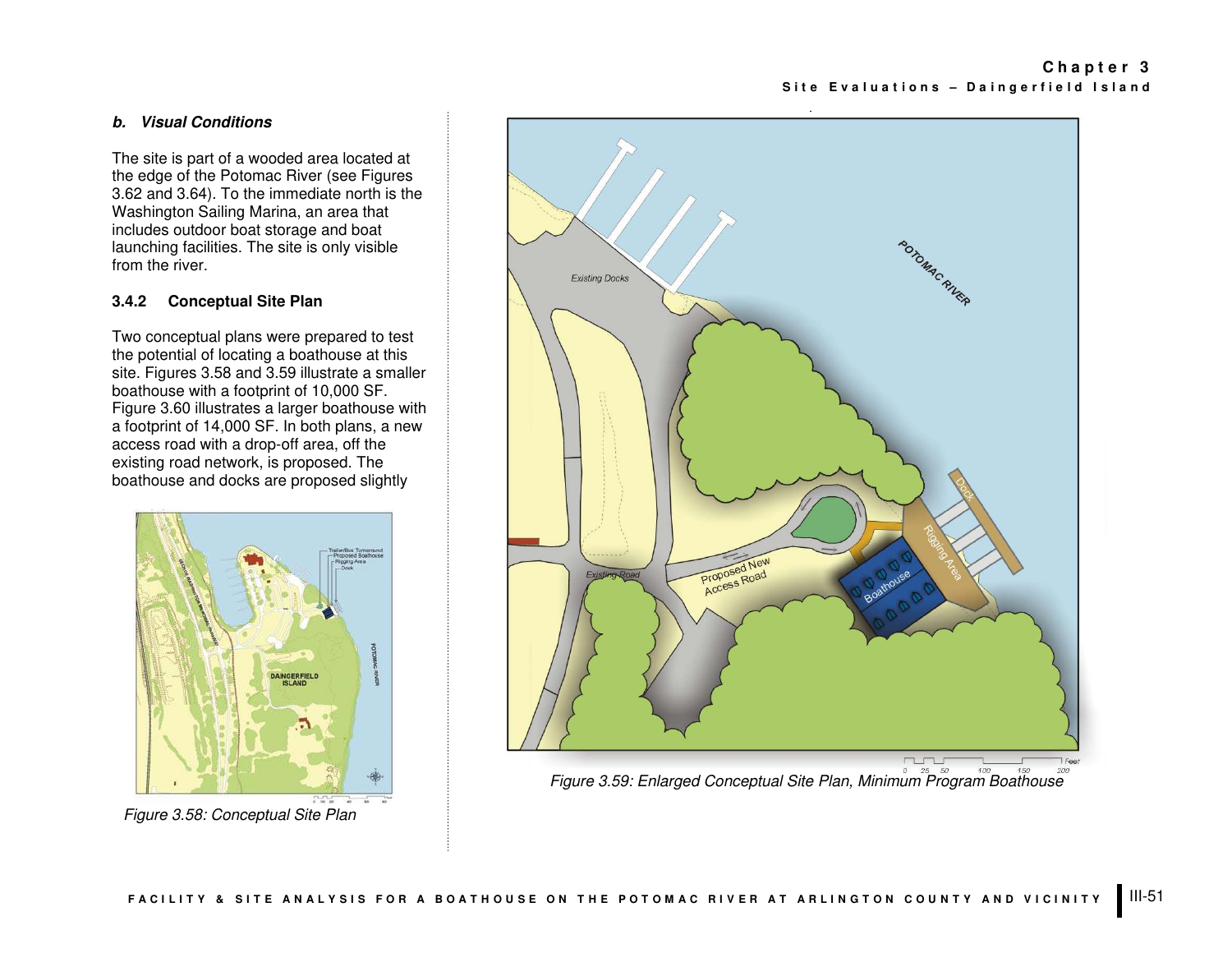more than 400 feet to south of the existing sailboat launch area.

### **3.4.3 Site Analysis**

*Summary:* A boathouse, as per the proposed minimum and maximum program, with a footprint that ranges from 10,000 SF to 14,000 SF, could be accommodated at the Daingerfield Island site. A number of measures and improvements would be necessary for this plan to work.

- A new road would be required off the existing road network to provide access to the proposed boathouse.
- Apart from the construction of the road and bus/trailer drop-off, a change of contract would be required with the concessionaire who is responsible for the management of the marina. As part of the management, the concessionaire maintains the internal roads and provides 24-hour security to the area.

### **3.4.3.1 – Physical Conditions**

#### **a. Existing Land Use**

A proposed boathouse would add to the existing recreational uses in this area. The proposed plans would be in conformance with the Development Concept Plan (dated 1983) for the Island which identifies this area as the Development Zone for the Island.

#### **b. Infrastructure**

Water: It is anticipated that a new 4-inch service line for the boathouse could be



*Figure 3.60: Conceptual Site Plan, Maximum Program Boathouse*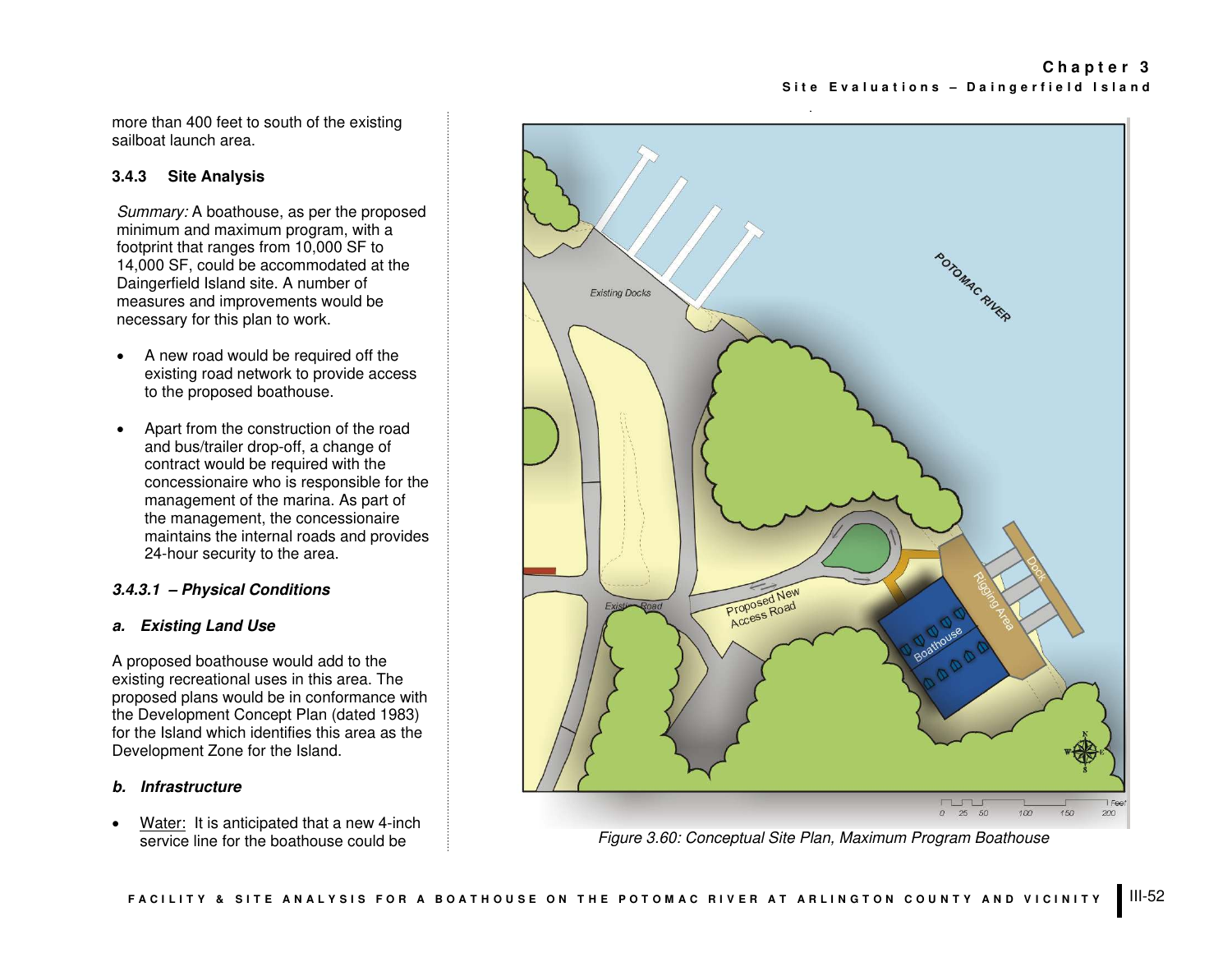extended from the 4-inch main at Marina Drive. Approximately 900-feet of 4-inch ductile iron water line would be required to connect to the boathouse. One new fire hydrant is likely to be required for fire protection.

- Sanitary Sewer: For the purposes if this study it is assumed that the boathouse can connect to the existing force main. A new 4-inch force main and ejector pump would be required for the boathouse. Approximately 1,000-feet of 4-inch ductile iron sanitary sewer force main would need to be installed to connect to the existing 6-inch force main.
- **Electric/Telephone:** For purposes of this study it is assumed that approximately 1,000-feet of new electric and telephone services would be required to serve the boathouse and connect to the existing facilities in Marina Drive.

A summary of the new utility services that are likely to be required for the boathouse is as follows:

- 1,000-feet of 4-inch ductile iron sanitary sewer force main
- one ejector pump/lift station
- 900-feet of 4-inch ductile iron water main
- 1,000-feet of two-way 4-inch PVC electric conduit with handbox
- 1,000-feet of two-way 4-inch PVC telephone conduit with handbox
- 100-feet of 15-inch RCP storm drain
- one fire hydrant
- two storm drain inlets
- one storm drain manhole

• two sanitary sewer manholes

### **3.4.3.2 – Environmental Conditions**

- Floodplains: Observations of the low elevation topography at the potential development site support assessment that the site would be inundated by 100 year flood conditions. To decrease the likelihood of flood damage to the potential boathouse facilities, the habitable areas of the structure could be located on the second floor.
- Wetlands: As shown on the conceptual site plan, the potential boathouse at Daingerfield Island would be adjacent to or within existing riparian wetland areas at the Potomac shoreline. As discussed regarding topography, the addition of fill material in these areas could be required to construct sound foundations. In accordance with Section 404 of the Clean Water Act, the discharge of fill into wetlands could require permitting by the Army Corps of Engineers. The delineation of the wetlands on and near the project site would be compulsory in order to predict and minimize impacts to these areas by fill material. As per the conceptual site plan, construction of the smaller boathouse could disturb approximately 5,500 square feet of wetland, while the larger boathouse could disturb about 5,900 square feet of wetland area. In contrast to construction for foundations, the placement of beams at the river edge to support decking would reduce impacts to wetlands.
- Soils: Soils on the Daingerfield Island site provide a very good substrate for vegetative growth and exhibit moderate potential for erosion. To preserve soil for the growth of vegetation and to reduce the potential for soil erosion and sedimentation, the development of the potential boathouse facilities should retain the maximum practicable amount of undisturbed surface soil area.

Development of the smaller boathouse would likely disturb approximately 0.8 acres of surface soil while development of the larger boathouse would likely disturb about 1.0 acres of surface soil.

- Geology: The Daingerfield Island site for the potential boathouse is underlain by alluvial material. Because this substrate is composed by repeated deposition of material over time, it could be inconsistent in composition and structure. Sample geologic borings would be required prior to detailed design and construction to provide a detailed understanding of the existing geologic material under the development site. If the existing substrate would not provide sufficient structural support for construction of the boathouse and roadways, additional fill material or structural measures could be necessary to support the boathouse facilities. However, previous development of similar land at Daingerfield Island indicates that geologic structural conditions would not likely significantly impede development of the boathouse facilities on the site.
- Vegetation: Some vegetation on the Daingerfield Island site would be removed

## **Chapter 3**  Site Evaluations - Daingerfield Island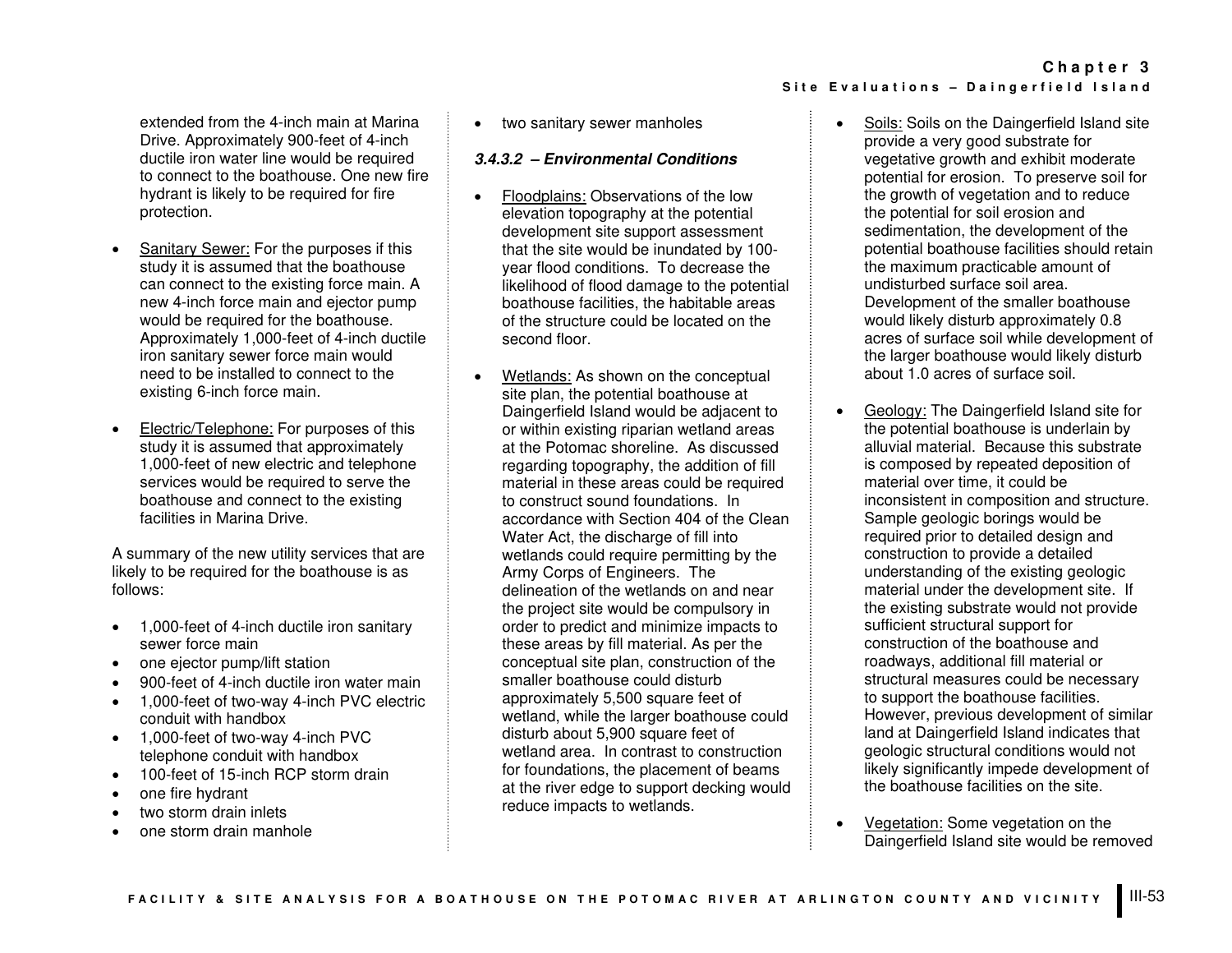**FACILITY & SITE ANALYSIS FOR A BOATHOUSE ON THE POTOM AC RIVER AT ARLINGTON COUNTY AND VICINITY** III-54

by development of the potential boathouse facilities. The smaller boathouse would clear approximately 35,400 square feet of treed area; the larger boathouse would clear about 42,100 square feet of treed area. Based on visual surveys and Virginia Natural Heritage Department records, the trees that would likely be removed are not rare, threatened or endangered species and are not part of critical habitat. However, performance of a site inventory of suitable habitat for rare species, as recommended by the Virginia Natural Heritage program, would allow further identification of potential impacts to critical habitat.

The dense SAV growth near the site could significantly interfere with rowers utilizing the facilities. If operation of the potential boathouse at this site would necessitate rowing through SAV, means of coping with the complications while not negatively impacting the Potomac would be necessary.

• Wildlife: There is no documented critical habitat on the site and there are no records of rare, threatened or endangered species within the vicinity of the site. Accordingly, development of the potential boathouse at the site would not likely disturb sensitive wildlife species. Performance of a site inventory of suitable habitat for rare species, as recommended by the Virginia Natural Heritage program, would allow further identification of potential impacts to critical habitat. Common urban species inhabiting the site should readily be able to utilize other similar habitat along the

Potomac River, in proximity to the site, if disturbed by development of the boathouse.

- Topography: The potential boathouse at Daingerfield Island would be constructed near the riverbank on the eastern extent of the site. Since there is minimal change of grade at this location, the cut/fill that may be required at this site would be minimal.
- Stormwater: Construction of the potential boathouse facilities on the Daingerfield Island site would increase the amount of impervious surface on the site. As per the conceptual site plan, the smaller boathouse would add 18,900 square feet of impervious surfaces while the larger boathouse would add 23,200 square feet of impervious surfaces. This increase in impervious surfaces would increase the potential runoff volume on the site. The proximity of the facilities to the Potomac River would necessitate the development of stormwater measures to effectively restrict any infiltration of uncontrolled runoff into the river.
- Noise: This area is likely to experience a considerable amount of aircraft noise as planes are at a fairly low altitude as they approach/depart from National Airport.

# **3.4.3.3 – Operational Factors**

### **a. Transportation (Access and Parking)**

• Travel Times: During the week of January 18, 2002, travel times were obtained between this site and the three public

high schools. Vehicles departed the schools at approximately 3:15 PM to simulate vehicles leaving the schools and traveling to after-school practice. Vehicles departed the Boathouse sites at approximately 6:00 PM to simulate vehicles leaving the Boathouses after practice and returning to school. These times were based on information received from the coaches of the rowing teams at Washington-Lee and Wakefield High Schools.

| Table 3.7              |                 |                     |  |
|------------------------|-----------------|---------------------|--|
| School                 | Travel Times to | <b>Travel Times</b> |  |
|                        | Site            | from Site           |  |
|                        | Depart 3:15 PM  | Depart 6:00 PM      |  |
| Washington Lee         | 16 minutes      | 19 minutes          |  |
| Yorktown               | 20 minutes      | 19 minutes          |  |
| Wakefield              | 16 minutes      | 15 minutes          |  |
| Average Travel<br>Time |                 |                     |  |
|                        | 17 min 20 sec   | 17 min 40 sec       |  |

• Transit Access: The closest Metro Station at the National Airport is about 1.7 miles from the site and not easily accessible by pedestrian routes. In addition, there is currently no bus service to the site.

# **b. Rowing Conditions**

- A channel was recently dredged along the eastern shoreline of the island that provides sufficient depth for rowing. Rowers would have to row south in this channel till it meets with the main channel in the river, at which location they could go north towards Chain Bridge, or south past Woodrow Wilson Bridge.
- This channel and the area to the north and northwest of Daingerfield Island are

### **Chapter 3**  Site Evaluations - Daingerfield Island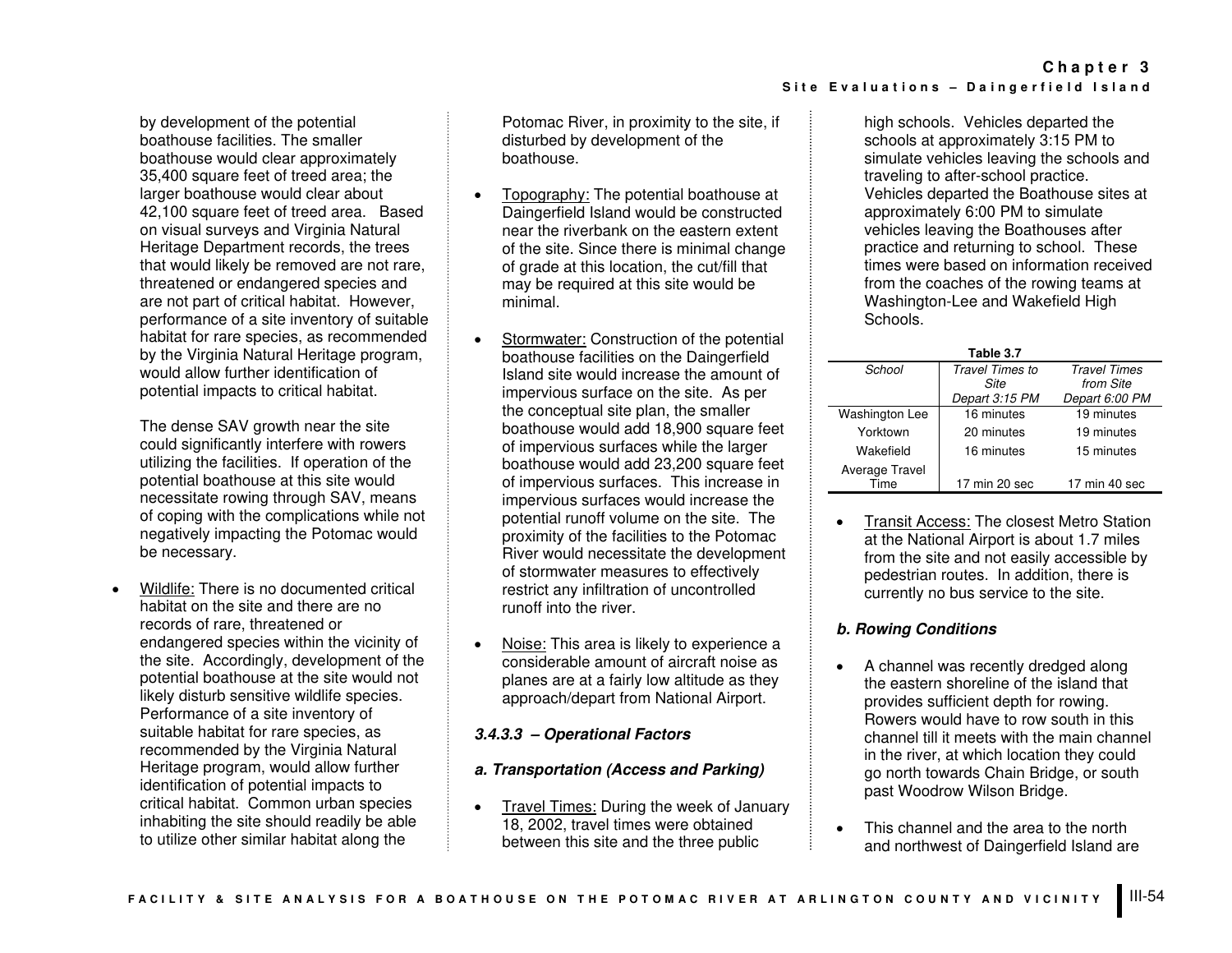heavily used by sailboats from the Washington Sailing Marina. In addition, this area is frequented by small powerboats. As a result, there is potential for conflicts between rowing shells, sailing crafts and the motorized vehicles. There is a 'no-wake' zone that extends ½ a mile north of the Woodrow Wilson Bridge which could be extended to the location of the proposed boathouse to reduce potential conflicts with the powerboats.

The practicing teams would potentially lose between two and three rowing days per week due to inclement weather.

#### **3.4.3.4 – Cultural/Visual Resources**

#### **a. Cultural Resources**

As discussed pertaining to geology and soils, the site lies on alluvial and/or fill material. The Daingerfield Island peninsula has been repeatedly disturbed by colonial settlement and by use as a nursery area during construction of the GWMP (EDAW, Cultural Landscape Report, Mount Vernon Memorial Highway). Due to these disturbed conditions, the development of the potential boathouse facilities at the site, as per the conceptual plan, is not likely to be located on undisturbed ground with high potential to contain prehistoric archaeological artifacts. Performance of careful historic and archeological studies of the project site and adjacent areas, prior to initiation of construction, would help to insure against the loss of potentially valuable cultural resources due to development of boathouse facilities.

The GWMP would not be directly affected by construction of the boathouse facilities at this site. The visual character associated with the historic property could be affected by the development as discussed regarding the visual simulations of the conceptual plan.

### *b.* **Visual**

To assess potential visual impacts of the proposed boathouse, simulations of the boathouse were prepared and overlapped with existing images. The locations of the images were determined based on their level of visibility from public places (see Figure



*Figure 3.61: Location of Visual Simulations*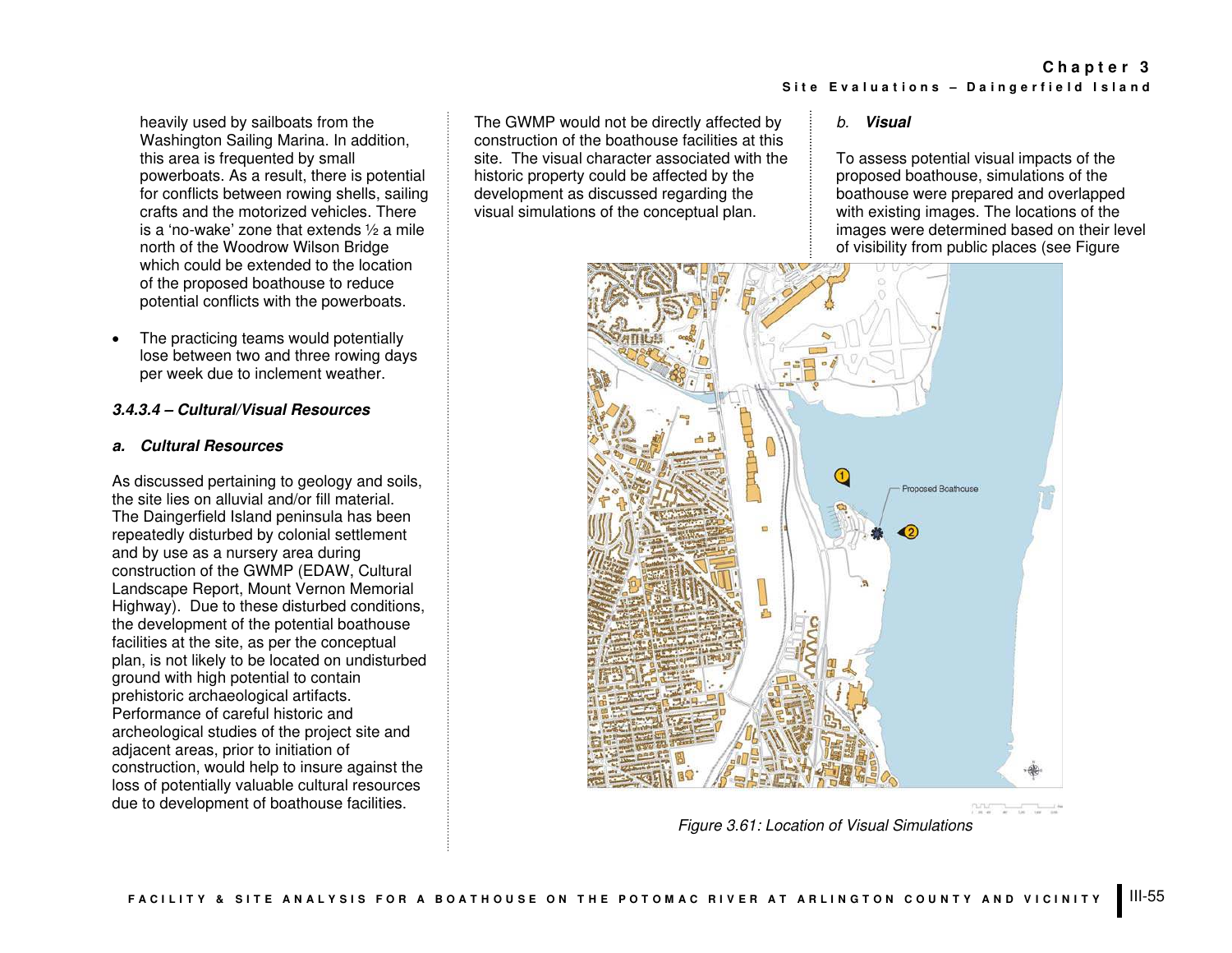3.61). The existing boathouse at Alexandria was used as a model for the simulated architectural style of the proposed boathouse.



*Figure 3.62: Existing View from Upstream along the Potomac River*

*View 1:* From the Potomac River, north of the Daingerfield Island, the boathouse would not visible (see Figure 3.63). However, the docks would be visible. The boathouse would be located just beyond an existing stand of trees (shown here by an outline).



*Figure 3.63: Simulation of Proposed Smaller Boathouse – View from Upstream along the Potomac River*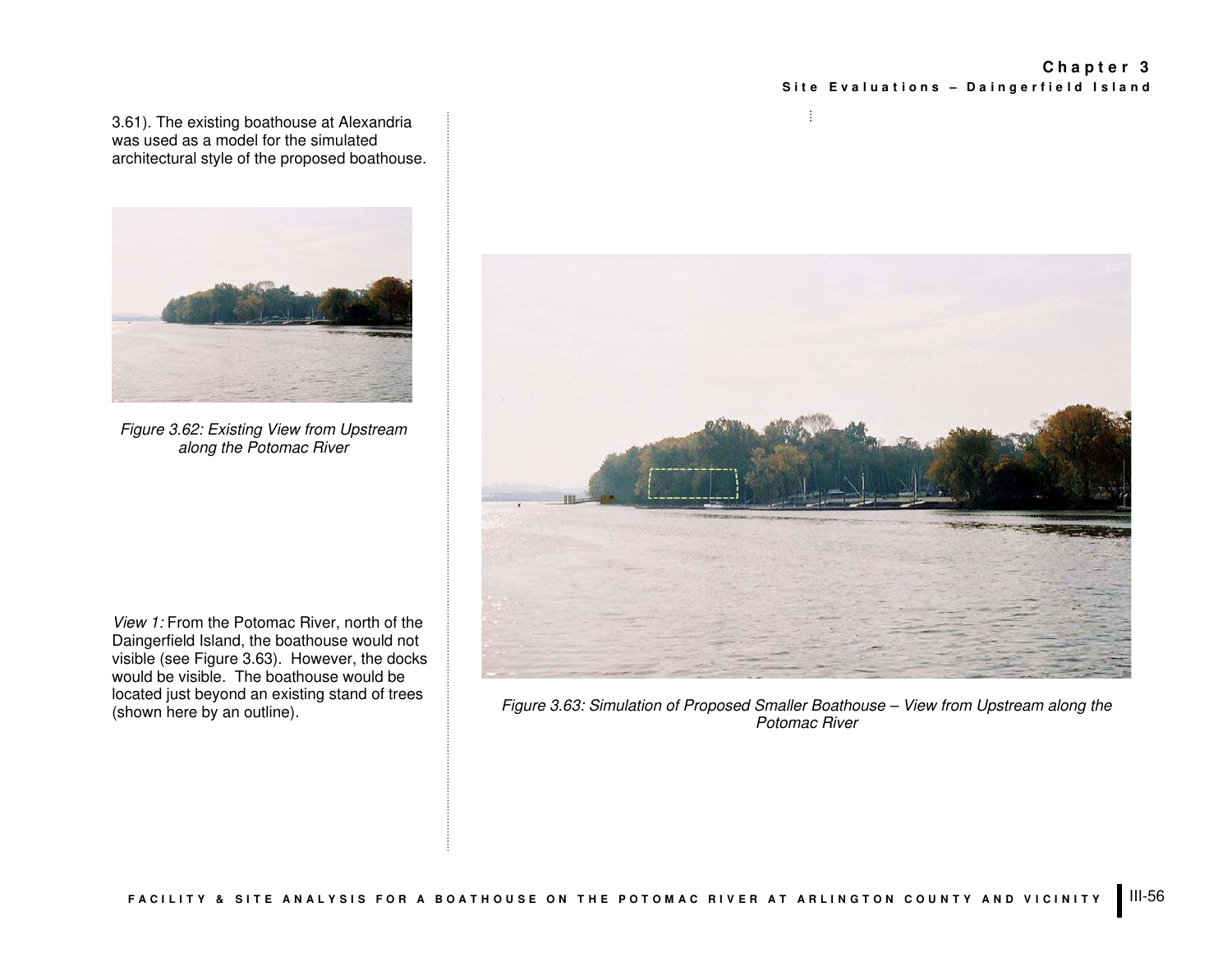

*Figure 3.64: Existing View from Downstream along the Potomac River*

*View 2:* From the Potomac River, south of the Daingerfield Island, the boathouse and the docks would be visible within the strand of existing trees (see Figure 3.65). The simulation illustrates the relationship of the proposed boathouse to the existing piers for Washington Sailing Marina.



*Figure 3.65: Simulation of Proposed Smaller Boathouse – View from Downstream along the Potomac River*